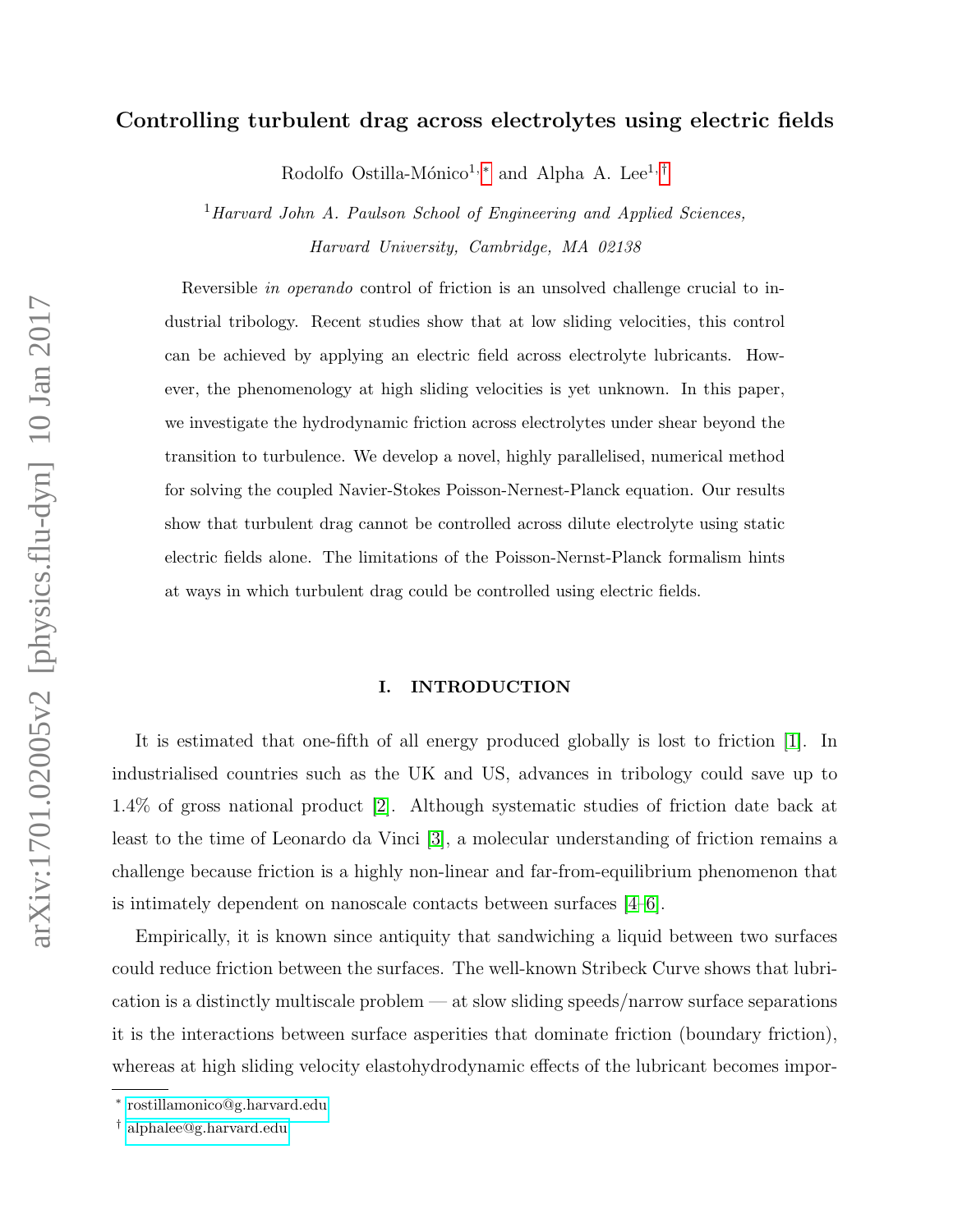tant [\[7\]](#page-16-5). The challenge lies in finding the optimal lubricant for a given pair of surfaces and condition.

The classic lubricant is "oil", i.e. long chain hydrocarbons. In recent years, ionic liquids, molten salts at room temperature, are being used as lubricants for mechanical parts such as engines and ball bearings. There are many physiochemical properties of ionic liquids that make them desirable lubricants. For example, most ionic liquids have negligible volatility, high thermal stability and are non-flammable [\[8,](#page-17-0) [9\]](#page-17-1). Another significant advantage of ionic liquids is the large variety of cations and anions that can be used: the chemistry of ionic liquid synthesis makes it easy to "mix-and-match" cations and anions. This property means that ionic liquids can be tuned for a particular application, with the cations and anions playing their own roles such as adsorbing onto the surfaces to protect them from wear-andtear [\[10–](#page-17-2)[12\]](#page-17-3).

The chemistry of ionic liquids aside, a fundamental property of ionic liquids is that they are ionic, i.e. there are ions in the fluid that can respond to an applied electric field. As such, it is natural to wonder whether the ionic nature of ionic liquids or electrolytes can be exploited to control friction using electric fields. For ionic liquids, seminal works by Perkin et al. show that nanoconfined ionic liquids near a charged surface arrange themselves in a layered structure of alternating cation-rich and anion-rich layers [\[13,](#page-17-4) [14\]](#page-17-5). The number of ion layers confined between the surfaces is an integer dependent on the surface separation, and thus the friction coefficient in the low velocity regime also shows a "quantized" behaviour as a function of surfaces separation [\[15\]](#page-17-6). Applying a potential difference between the surfaces and the bulk switches the composition of the ion layers between the surfaces from cationenriched at negative potentials to anion-enriched at positive potentials. This offers a handle to tune the friction coefficient if the lubricating properties of the cations and anions are different [\[16,](#page-17-7) [17\]](#page-17-8). On the theory front, molecular dynamics simulations corroborated the importance of ion layering in determining friction response and attributed electric field effects to structural changes in the ion layers [\[18–](#page-17-9)[20\]](#page-17-10). Nonetheless, the aforementioned theories and simulations focus on the regime of low sliding velocity and nanoconfined ionic liquids, which is perhaps less relevant for industrial applications such as lubrication in engines. Moreover, in the nanoconfined regime, molecular parameters such as the ion size and shape enter into the problem in addition to the fundamental physics of ion-ion electrostatic interactions.

To isolate the effect of ion-ion electrostatic interactions on friction, a simpler system to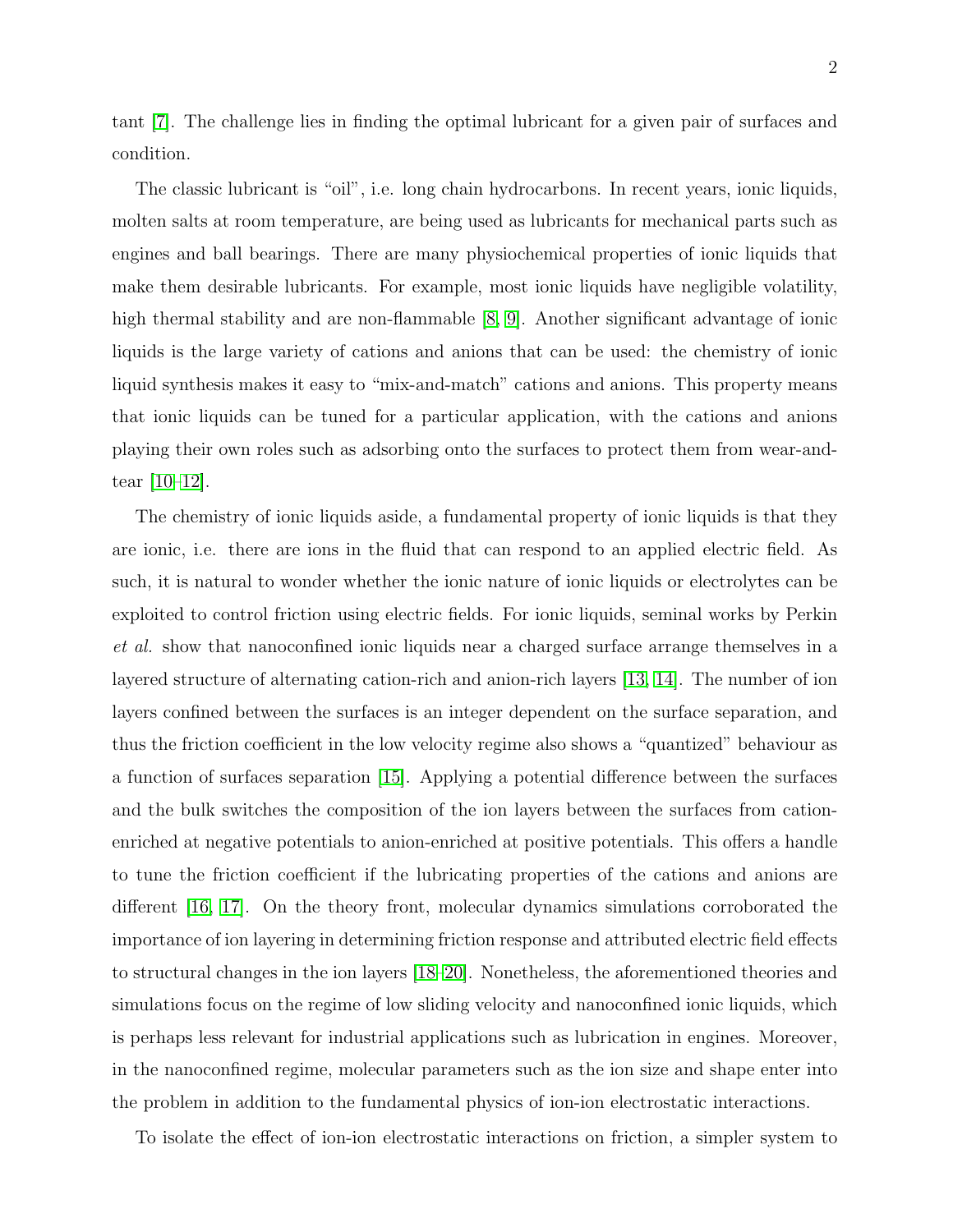consider is dilute electrolytes. For micron-scale surface separations and moderate sliding velocities that are still below the transition to turbulence, it is known that charged surfaces experience a larger friction in dilute electrolytes compared to uncharged surfaces [\[21,](#page-17-11) [22\]](#page-17-12). This is because ions arrange themselves near an oppositely charged surface forming an electrical double layer, and the electrical double layer opposes flow which disrupts its structure. Qualitatively, the ion layer near the surface "holds on" to the fluid, and thus decreases the effective separation between the surfaces and therefore increases hydrodynamic friction. However, drag reduction is accomplished in a related system of dielectric barrier discharge plasma actuators: gas molecules are ionized around a object in a flow (e.g. an airplane wing) to create a plasma. Electrodes on the object manipulate the electrical double layer between the plasma and the electrodes to reduce drag by generating a directional plasma body force [\[23\]](#page-17-13). This suggests that electrolyte systems are fruitful systems to explore drag reduction with active flow control.

Nonetheless, at industrially relevant sliding velocities, we would expect the fluid flow to be turbulent. In order to achieve drag reduction in a turbulent flow, what is needed are mechanisms which modify the turbulence production cycle, more specifically the transfer of shear stress between flow and wall through turbulent structure (the so-called "momentum cascade") [\[24\]](#page-17-14). This is because the production of near-wall turbulence and friction drag are intimately linked [\[25\]](#page-17-15). Modifying and stabilizing this cycle has been shown to be possible using deformable bubbles [\[26,](#page-17-16) [27\]](#page-17-17), large polymer chains [\[28\]](#page-17-18) and small grooves or riblets [\[29\]](#page-18-0). More recently, Du and Karniadakis [\[30\]](#page-18-1) showed it is theoretically possible to reduce drag using traveling wave forces. All of these mechanisms modify the near-wall vortical structures, also known as streaks, and restrict their production and interaction, resulting in large decrease in drag. However, the coupling between the turbulence production cycle and the electrical double layer in an electrolyte is, to our knowledge, unexplored.

In this paper, we will address the question of whether proposals of friction control in the slow flow regime by applying an electric field across an electrolyte lubricant can also be successful in the turbulent regime. The model system we will focus on is a turbulent plane Couette flow, i.e. the shear flow between two parallel plates. To do this, we will first present a computationally efficient algorithm for solving the coupled Poisson-Nernst-Planck Navier-Stokes equation. We will then study the effect of an applied electric field on a turbulent plane Couette flow of electrolyte. Our results show that the effect of a static electric field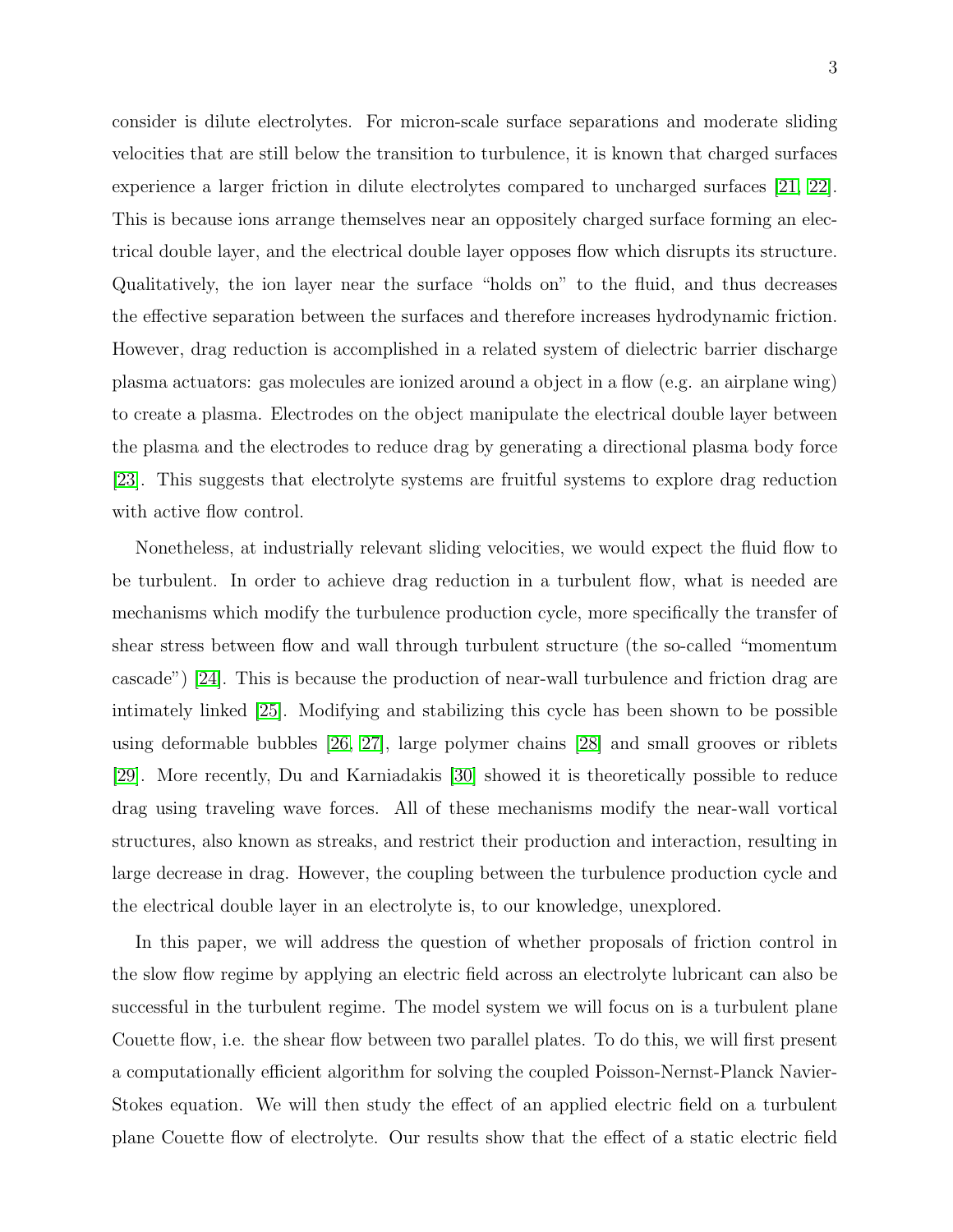on drag in the turbulent regime is minimal in the parameter regime simulated.

### II. NUMERICAL METHODS

To model a dilute electrolyte, the incompressible Navier-Stokes equations with an electric body-force:

<span id="page-3-0"></span>
$$
\rho_w \left( \frac{\partial \mathbf{u}}{\partial t} + \mathbf{u} \cdot \nabla \mathbf{u} \right) = -\nabla p + \eta \nabla^2 \mathbf{u} + \rho \nabla \Phi,
$$
\n(1)

<span id="page-3-1"></span>
$$
\nabla \cdot \mathbf{u} = 0,\tag{2}
$$

are coupled with the Poisson-Nernst-Planck (PNP) equations for positive and negative ion concentration fields:

<span id="page-3-2"></span>
$$
\frac{\partial c_{\pm}}{\partial t} + \mathbf{u} \cdot \nabla c_{\pm} = D \nabla \cdot (\nabla c_{\pm} \pm V_T^{-1} c_{\pm} \nabla \Phi),\tag{3}
$$

and Poisson's equation for the electric potential:

<span id="page-3-3"></span>
$$
-\epsilon \nabla^2 \Phi = \rho,\tag{4}
$$

where  $\mathbf{u} \equiv (u_x, u_y, u_z)$ , p,  $\rho_w$  and  $\eta$  are the fluid velocity  $(u_i \text{ being the } i^{th} \text{ spatial component})$ , pressure, density and dynamic viscosity respectively,  $t$  is time,  $c_{\pm}$  is the positive (negative) ion concentration,  $\rho = e(c_{+} - c_{-})$  the charge density, e the charge on an electron,  $\Phi$  the electric potential, D the ion mobility,  $V_T = k_B T/e$  the thermal voltage,  $k_B$  the Boltzmann constant, T the fluid temperature and  $\epsilon$  the dielectric permittivity. We assume that the cations and anions are univalent. Equation [\(1\)](#page-3-0) describes momentum conservation for the fluid, with the forcing due to ion transport,  $\rho \nabla \Phi$ , entering into the momentum balance; the physical assumption that the fluid is incompressible is imposed by Equation [\(2\)](#page-3-1). The Poisson-Nernst-Planck system, Equations [\(3\)](#page-3-2)-[\(4\)](#page-3-3), is a set of coupled convection-diffusion equation describing the transport of ions due to migration in response to an electric field, diffusion in the solvent, and advection by the background flow. The electric field is, in turn, computed self-consistently from the charge density via the Poisson equation [\(4\)](#page-3-3). The stationary solution of Equations  $(1)-(4)$  $(1)-(4)$  is the Poisson-Boltzmann equation. We note that Equations  $(1)-(4)$  $(1)-(4)$  are only a minimal model for electrolyte transport – steric effects as well as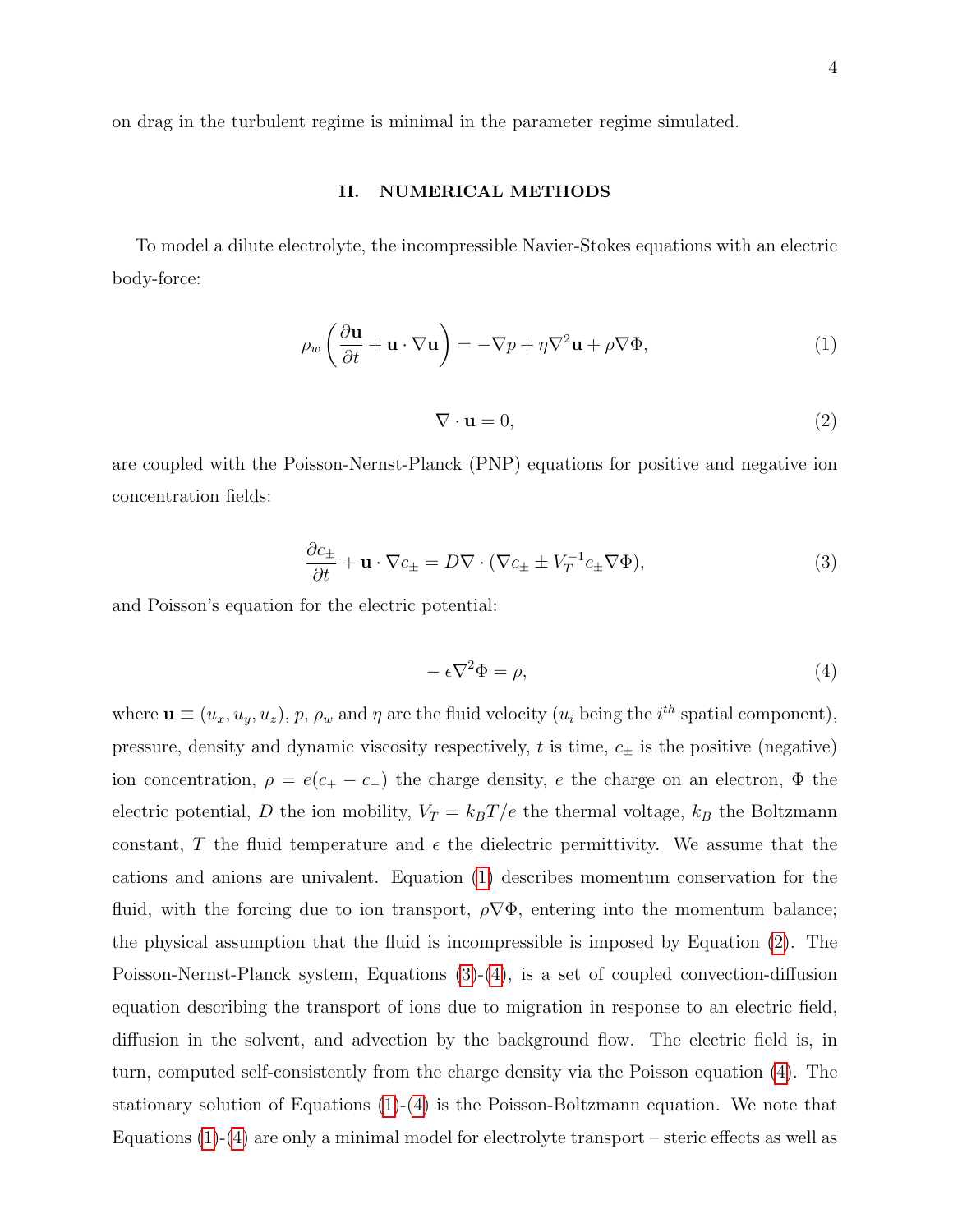beyond mean field ion-ion correlations are neglected in Equations [\(1\)](#page-3-0)-[\(4\)](#page-3-3). We will comment on those effects in a later section of this paper.

The geometry we consider is the flow between two parallel and infinite plates (electrodes) separated a distance  $2h$ , and moving in opposite directions with velocities  $\pm U$ , which is commonly referred in fluid dynamics as a plane Couette flow. We take the y direction as the wall-normal direction, the  $x$  direction as the stream-wise direction (direction parallel to the flow) and the z direction as the span-wise direction. The infinite x and z directions are modeled as periodic, with periods of  $L_x$  and  $L_z$  respectively. The velocity boundary conditions are no-slip and no-penetration at the electrodes, while the ion boundary conditions are no-penetration and a fixed electric potential. For this manuscript, we consider a potential of  $\pm V$  at the plates, constant in space and time, but the code accepts any potential at the boundaries.

As a base, we use the AFiD code to solve the incompressible Navier-Stokes equations. AFiD uses a centered second order finite difference scheme on a staggered mesh for spatial discretization, with a third-order low-storage Runge-Kutta fractional-step time marching for the non-linear terms and a second order Adams-Bashforth scheme for the viscous and pressure terms. The incompressibility condition is enforced through a projection-correction method. To prevent having to solve large sparse matrices, a tridiagonal approximate factorization is used. The code has been parallelized using MPI directives and has ran on up to 64,000 cores. More details about the Navier-Stokes solver, validation procedures and performance can be found in Refs. [\[31,](#page-18-2) [32\]](#page-18-3).

The PNP equations [\(3\)](#page-3-2) require special attention when discretizing. An advectiondiffusion equation for a scalar field, even when dealing with an active scalar such as the temperature field in thermal convection discussed in Ref. [\[32\]](#page-18-3), can be discretized in rather naïve ways and still produce somewhat accurate results. But ion-concentration fields have exponential boundary layers (the electrical double layer) which can cause problems with ion conservation if not treated correctly. Discretization errors of the order of second and third derivatives can be quite high close to the walls. The electrical double layer makes the equation very stiff, and ideally the terms should be treated fully implicitly. Indeed, we solve the diffusive term  $(\nabla^2 c_{\pm})$  in an implicit way, analogous to the viscous terms in the momentum equation. However, the ion flux due to migration in response to the electric field  $(j_{\pm} = \pm DV_T^{-1}c_{\pm}\nabla\Phi)$ , is a non-linear term, so the implicit solution is more complicated.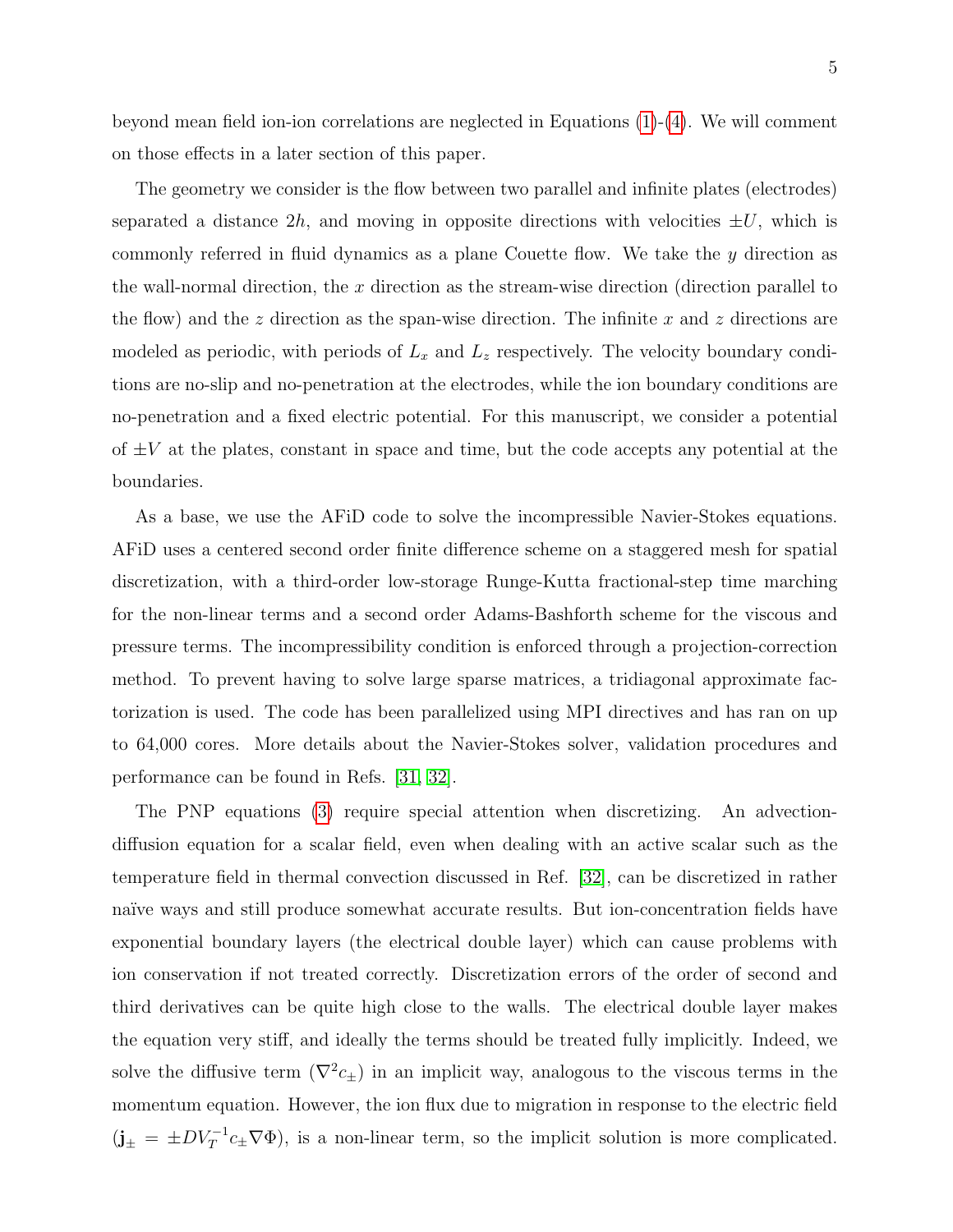

<span id="page-5-0"></span>FIG. 1. Location of electric potential, concentrations and ion fluxes of a 2D simulation cell. The third dimension  $(z)$  is omitted for clarity. The electric potential and the concentrations are placed in the cell center, but the ion fluxes are placed on the borders of the cells (the same place as the velocities), to ensure ion conservation at the walls. This allows the code to enforce the boundary condition  $j_y = 0$  to machine precision at the walls.

Instead, we stagger j on the cell boundaries, so as to enforce the no-penetration condition at the electrodes exactly and solve the term explicitly. Figure [1](#page-5-0) shows the staggered arrangement, the z (spanwise) direction is omitted for clarity.

To solve the electric potential, we decompose it into a base potential  $\Phi_0$ , which satisfies the boundary conditions, and a perturbation  $\phi$ , which equals to zero at the boundaries. In our case, we simply take  $\Phi_0 = V y/h$ , and solve  $\nabla^2 \phi = -\rho/\epsilon$  using an exact Poisson solver. In the same way as the pressure correction step is implemented (see Refs. [\[31,](#page-18-2) [32\]](#page-18-3) for an extended discussion), we Fourier transform the two homogeneous directions and solve the resulting tridiagonal matrix using the Thomas algorithm in the wall-normal direction. The only difference is that the pressure field has a Neumann boundary conditions ( $\partial_n p = 0$ ) at the wall, while the potential perturbation has a Dirichlet boundary condition ( $\phi = 0$ ) at the wall.

The resulting system has two geometrical parameters, the periodicity ratios in the spanwise  $\Gamma_x = L_x/h$  and stream-wise  $\Gamma_z = L_z/h$  directions, and five dimensionless control parameters. Three control parameters are properties of the electrolyte. First, we have the Debye length relative to the plate separation

$$
\lambda_D/h = \sqrt{\epsilon V_T/(2c_0 e)} / h,\tag{5}
$$

which is a measure of characteristic width of the electrical double layer near the electrodes.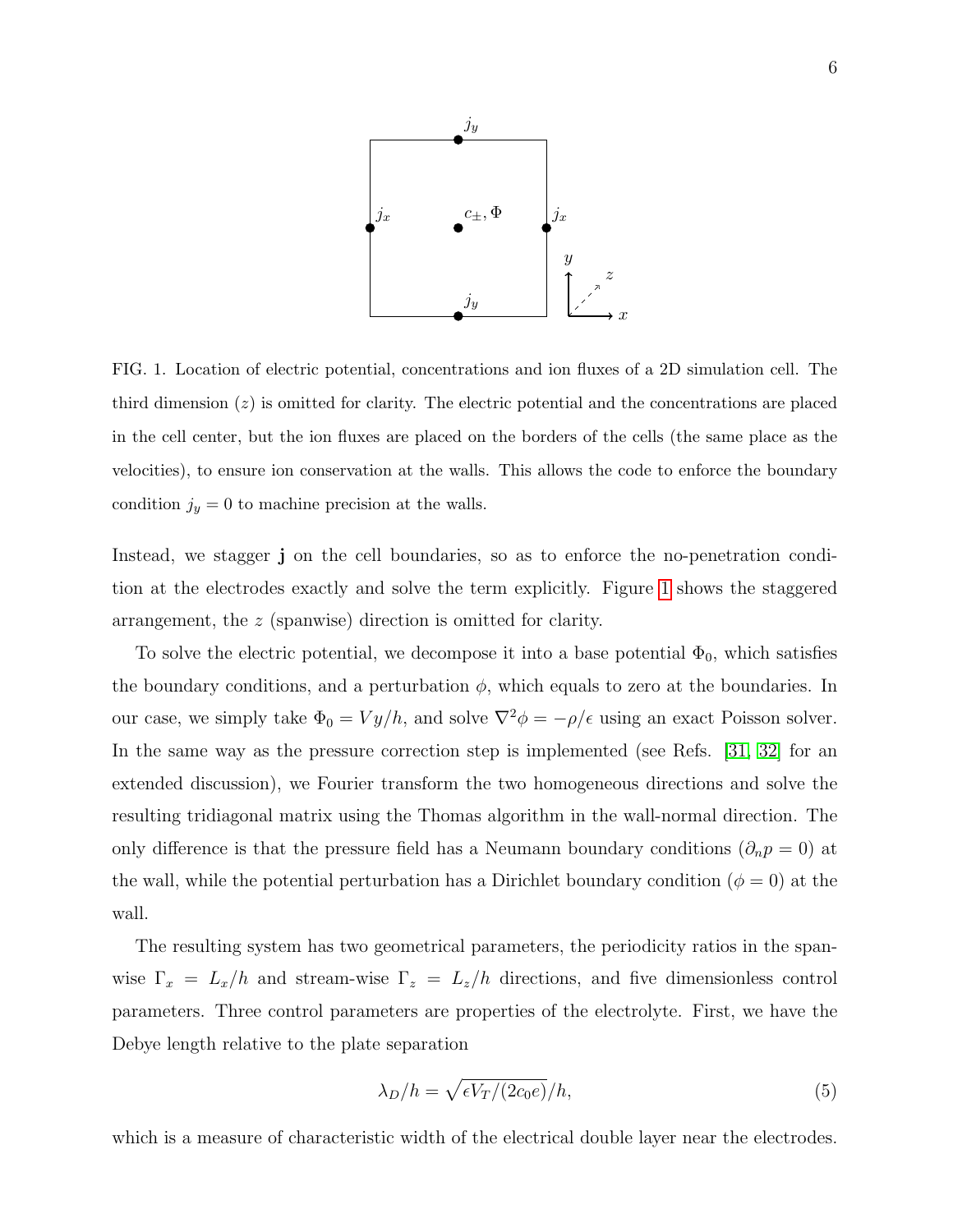Second, the ratio between the electrical forces and the viscous forces in the electrolyte is given by the dielectric coupling constant

$$
\beta = \epsilon V_T^2 / \eta D,\tag{6}
$$

which is usually taken to be  $\beta = 0.5$  for dilute electrolytes. Third, the ratio between momentum diffusivity to ion mobility is given by the Schmidt number

$$
Sc = \eta / \rho_w D. \tag{7}
$$

For a typical electrolyte solution such as salty water,  $Sc \approx 1000$ . Computational challenges are associated to high Sc simulations as conservative estimates based on dimensional analysis imply that the ion field would require  $\mathcal{O}(Sc^{1/2})$  more grid points in every direction (c.f. Ref [\[33\]](#page-18-4) for a full discussion). Thus an estimate for the resolution required for  $Sc = 1000$  would be  $Sc^{3/2} \sim 30000$  more points to properly resolve the ion field. Here we limit ourselves to cases with Schmidt numbers close to unity to make the simulations possible. We would expect that this approximation does not significantly affect the physics as  $Sc$  is a measure of ion diffusion. Due to the intense turbulent mixing, the motion of ions is dominated by the chaotic turbulent mixing (coupled to the ion dynamics through the advection term) and the diffusive term in the PNP equations is comparatively less significant, thus the approximation is likely valid. A detailed study on the effects of  $Sc$  is left for future work.

The remaining two control parameters are the dimensionless voltage

$$
\hat{V} = 2V/V_T,\tag{8}
$$

and the Reynolds number

$$
Re = \rho_w U h / \eta. \tag{9}
$$

The dimensionless voltage measures of the electrical forcing of the system. In the absence of flow, once  $\hat{V}$  exceeds around unity, large gradients of concentration develop near the electrodes, i.e. the electrical double layers. Here we will focus on values of  $\hat{V}$  between 2 and 40. The Reynolds number is a measure of the strength of the shear driving of the fluid flow compared to the viscous forces. This control parameter is independent of the electrokinetics, and will be fixed to  $Re = 3000$  which is a mildly turbulent plane Couette flow benchmarked in the literature [\[34\]](#page-18-5).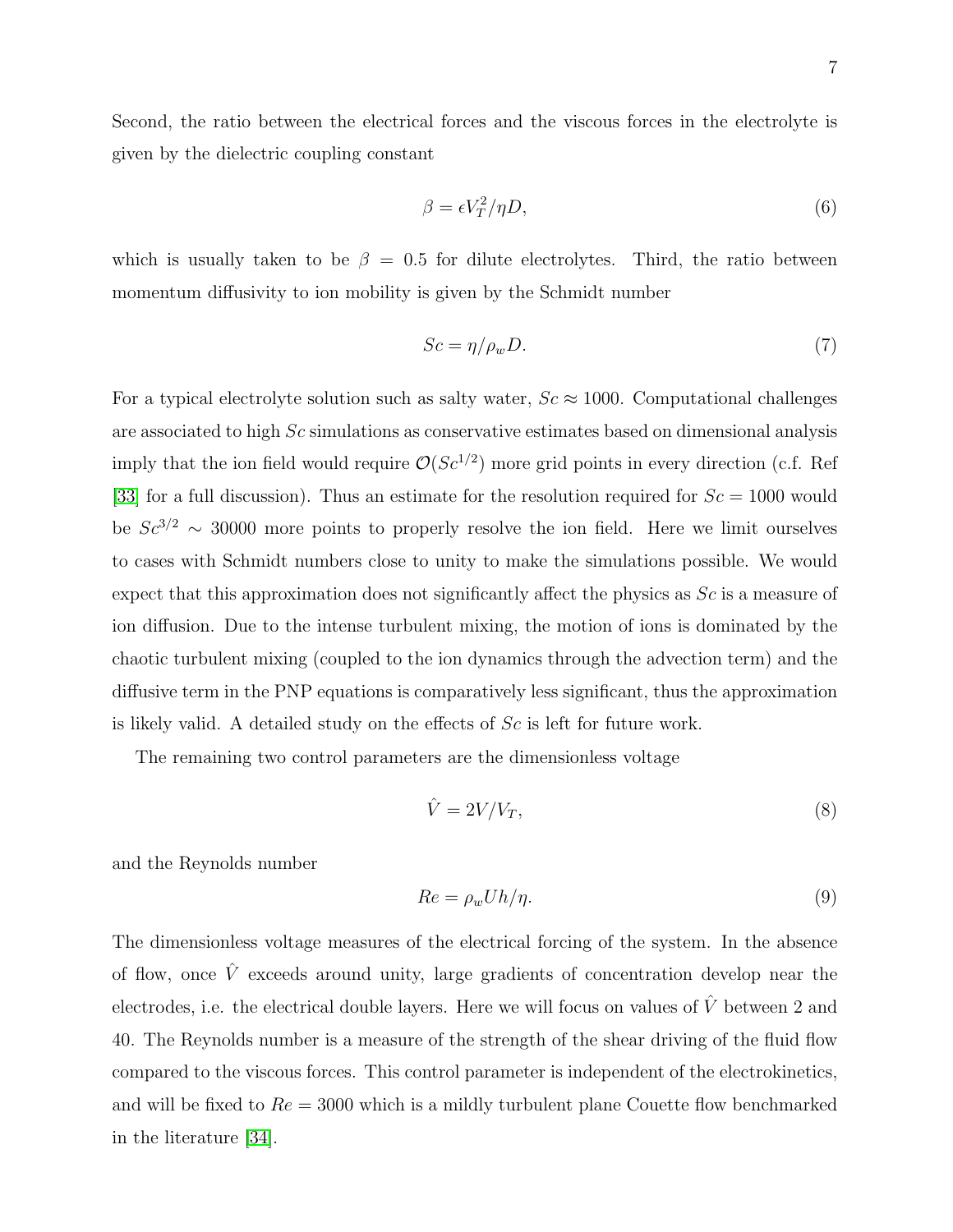For convenience, we also define the following dimensionless quantities: the frictional force F at the wall is simply the average shear stress  $\tau_w = \eta \partial_y \langle u_x \rangle$  multiplied by the plate area A; the average is computed by averaging over time as turbulence is a chaotic phenomenon. Friction can be non-dimensionalized either as a friction coefficient  $c_f = 2\tau_w/(\rho_w U^2)$ , or a frictional Reynolds number  $Re_\tau = \rho_W u_\tau h/\eta$ , where  $u_\tau = \sqrt{\tau_w/\rho}$ . We define the viscous length as  $\delta_{\nu} = \eta/(u_{\tau}\rho_W)$ . The viscous length is analogous to the Debye length, and gives us an estimate of the minimum length scale for momentum structures, below which they are smeared out by viscosity; near-wall structures are of minimum size  $\sim 10\delta_{\nu}$  [\[35\]](#page-18-6). The ratio  $d/\delta_{\nu}$  is simply  $Re_{\tau}$ , so comparing  $Re_{\tau}$  and  $h/\lambda_D$  gives us an idea of the locations of the momentum and electrokinetic structures.

To validate the code we run two test cases. One with the flow completely decoupled from the electric field to test the fluid mechanics, and one with steady walls to decouple the dynamics of ion transport from the background turbulent mixing. For the hydrodynamic test, we set  $\Gamma_x = 2\pi$  and  $\Gamma_z = \pi$  for the simulation. We set  $Re = 3000$ , a well-used validation case and use a grid resolution of  $256 \times 512 \times 256$  points uniformly distributed in the horizontal directions, and clustered near the wall in the wall-normal direction. The simulation is ran until a stationary state is achieved, and statistics are then taken for 200 time units based on  $d/U$ . We obtain  $c_f = 5.63 \cdot 10^{-3}$  and  $Re_\tau = 172$ , in line with the results of [\[34\]](#page-18-5).

To validate the electrokinetic module, a one-dimensional simulation with a quiescent background flow (achieved by setting the wall velocities equal to zero) is performed. The relevant control parameters are set to  $\hat{V} = 4$  and  $\lambda_D/h = 100$ . A grid resolution of a total of 512 points in the wall-normal direction is used, with more grid points positioned near the walls. The simulation is started from a homogeneous concentration field and marched in time until the concentration profiles have reached a stationary state. The value of  $Sc$  does not play a role, as it just gives a time-scale for equilibration. Here we set it to unity. The other parameter,  $\beta$ , also has no role as there is no coupling between fluid momentum and electric field.

The resulting average concentration fields are shown in the left panel of Figure [2.](#page-8-0) The concentration field decays exponentially away from the electrode with a characteristic decay length of the order of the Debye length. The right panel shows the resulting electric potential perturbation and the baseline solution  $\phi = -\Phi_0 = -V y/h$  in green. The electric field perturbation approaches this line in a few Debye lengths. Furthermore, the profiles are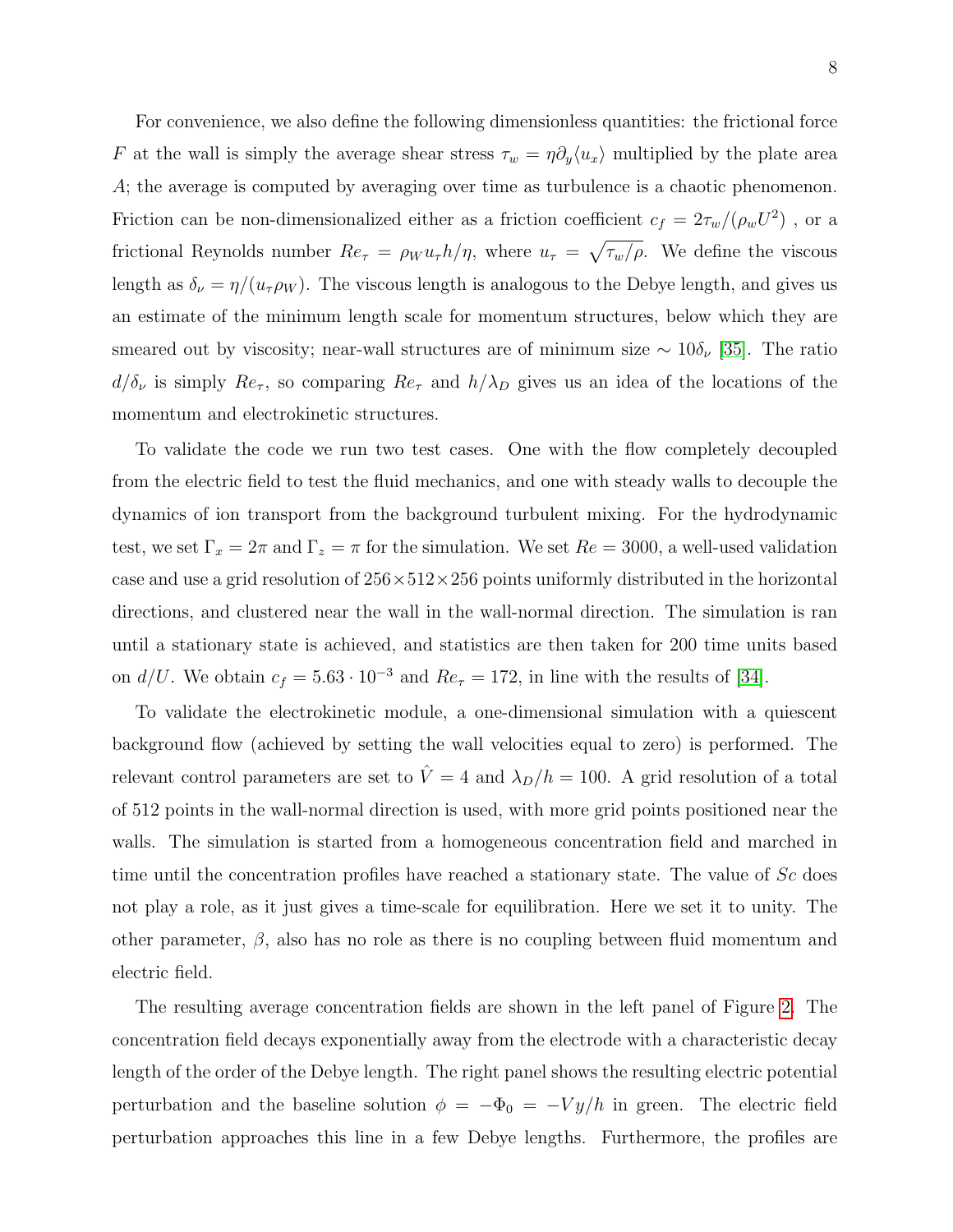symmetric respect to the centre, and the total ion quantity is conserved.



<span id="page-8-0"></span>FIG. 2. Left: Average positive (blue) and negative (green) ion concentration profiles for no flow,  $h/\lambda_D = 100$  and  $\hat{V} = 4$ . Right: Resulting electric potential perturbation (blue) and electrical potential perturbation required for an electrically neutral bulk (green). The vertical dashed line on both plots indicates the position of a point one Debye length away from the wall.

### III. RESULTS

With the previous tests, we are now confident our code produces valid results. We numerically investigate three sets of parameters by varying  $\hat{V}$  between 2 and 40. The full set of dimensionless parameters for the three cases are tabulated in Table [I.](#page-8-1) The grid resolution used is the same as for the validation cases, i.e.  $256 \times 512 \times 256$ . As the Sc number has been fixed to 3, there are two further parameter choices — varying the electrokinetic coupling constant  $\beta$  fixing  $h/\lambda_D$  (L100 and L100B cases shown in Table [I\)](#page-8-1) and varying  $h/\lambda_D$  fixing  $\beta$  (L100 and L33 cases shown in Table [I\)](#page-8-1).

| Case Name L100 L100B L33 |      |                               |      |
|--------------------------|------|-------------------------------|------|
| Re                       | 3000 | 3000                          | 3000 |
| Sc                       | 3    | 3                             | 3    |
| $h/\lambda_d$            | 100  | 100                           | 33   |
|                          |      | $0.5 \quad 1.5 \cdot 10^{-4}$ | 0.5  |

<span id="page-8-1"></span>TABLE I. Control parameters for simulation cases.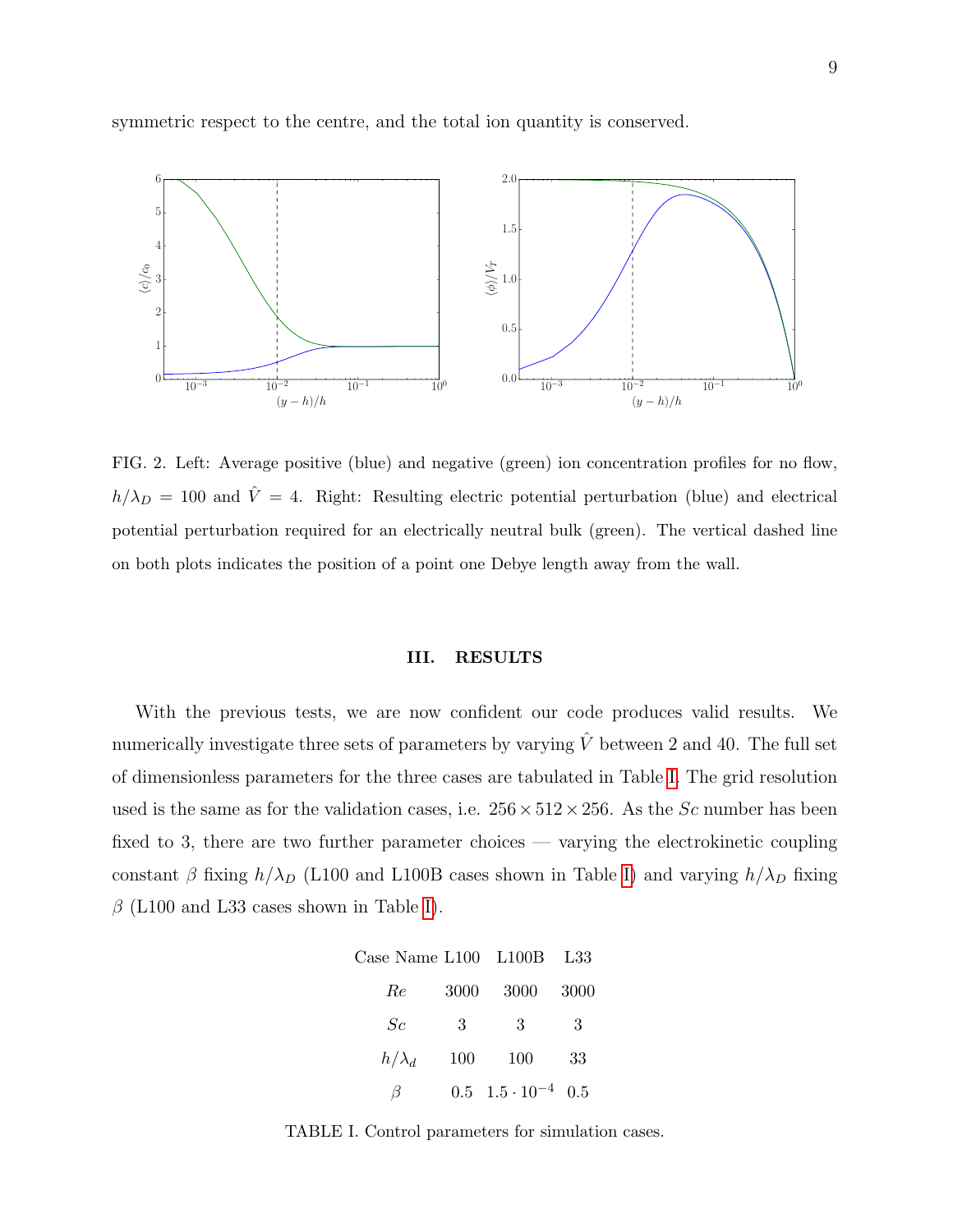Figure [3](#page-9-0) shows the friction coefficient against the dimensionless voltage for the three sets of simulations. No discernible effect on the drag outside the error bars can be seen for all cases. The effect of an electrical double layer appears negligible. While a small trend does seem to appear for the L33 case, this trend is inside the error bars, and, even if significant only results in a small drag reduction of  $1 - 2\%$  at  $\hat{V} = 40$ . The L100 case also shows a change at  $\hat{V} = 40$ , which could be caused by the fact that the flow perturbations coming from the electrical double layer become significant. However, comparing the mean velocity profiles and the mean concentration profiles to the baseline cases with no flow or no electric field show no significant interaction between the ions and the mean flow in the L100 case. Finally the L100B case shows almost no deviations from the baseline case, highlighting the importance of  $\beta$ , the ratio between the electrical forces and the viscous forces, as a control parameter.



<span id="page-9-0"></span>FIG. 3. Friction coefficient normalized with the baseline case  $c_{f,0}$  against the dimensionless voltage  $\hat{V}$  for the three sets of simulations. Symbols: red squares L100B, green squares L100, and blue squares L33.

To understand why the effect of the electrical double layer on friction is minimal, we briefly sketch out the structure of the turbulent flow near the wall. Figure [4](#page-10-0) shows the mean stream-wise velocity profiles in wall-units, that is, the wall-normal coordinate normalized by the viscous length  $y^+ = y/\delta_\nu$ , and the mean-streamwise velocity deficit  $u^+ = (U - u)/u_\tau$ for the validation case discussed in the previous section. These wall units are chosen as the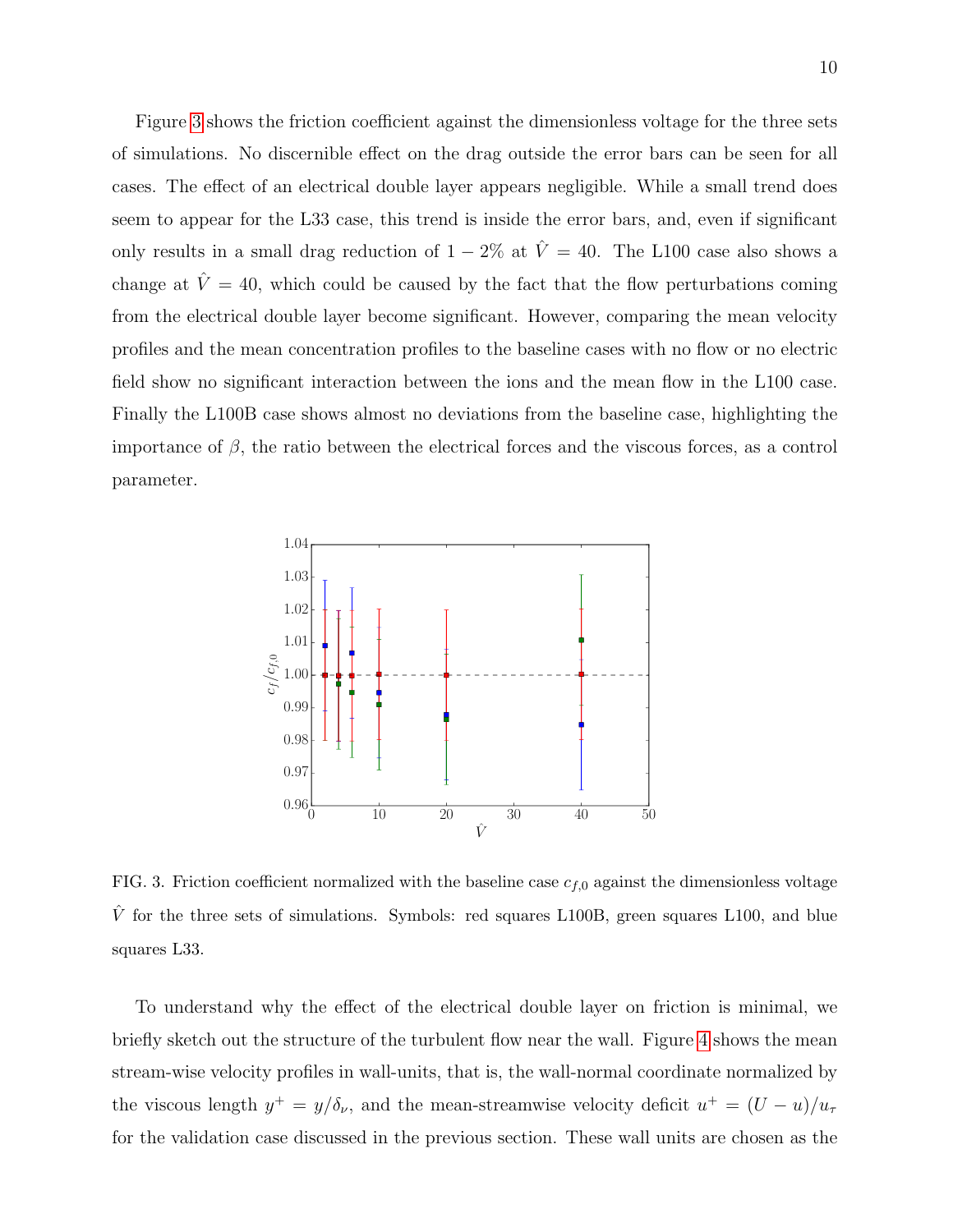

<span id="page-10-0"></span>FIG. 4. Left: Mean streamwise velocity against wall distance in wall units, and sub-division of turbulent boundary layer. Dashed lines indicate  $u^+ = y^+$  and  $y^+ = 2.5 \log(y^+) + 5.2$ , the theoretical results for the viscid sublayers and logarithmic layers. Right: visualization of instantaneous streamwise velocity across the three layers. The viscid sub-layer is laminar, with barely no streaks, i.e. turbulent structures. The buffer sub-layer shows some streaks, and the logarithmic sub-layer is fully dominated by turbulence. Red and blue indicate the two velocity extrema, those of the walls, and a paler colour indicates a lower flow speed.

boundary layer velocity profiles are close to universal when plotted in those units.

Three regions (or sub-layers) can be distinguished in the plot: the viscous, buffer and logarithmic sub-layers. The viscid sublayer is the closest to the wall, and has the velocity profile  $y^+ = u^+$  (shown in the figure). In this sub-layer, which extends up to  $y^+ \approx 5$ , little to no turbulence is present and the effect of viscosity dominates. When  $y^+$  is larger than 30, there exists a layer called the logarithmic layer, as it follows the empirically found law  $u^+$  =  $2.5 \log(y^+) + 5.2$ . In our case,  $Re_\tau \approx 170$ , thus this region is still developing and deviations from the logarithmic profile are expected. The logarithmic sub-layer is fully turbulent, and is dominated by the interaction of turbulent vortical structures such as streaks.

Between both regions is the buffer sub-layer. The buffer sub-layer contains the peak production of turbulent energy at  $y^+ \approx 13$ . This peak production region is the region which we want to affect in order to break the physical processes which form turbulence. Breaking the turbulence generation process would in turn reduce drag. The values of  $h/\lambda_d$  in L100, L100B and L33 are chosen such that the viscous wall-unit and the Debye length scale are of comparable size. Therefore with these parameter values we would expect the electrical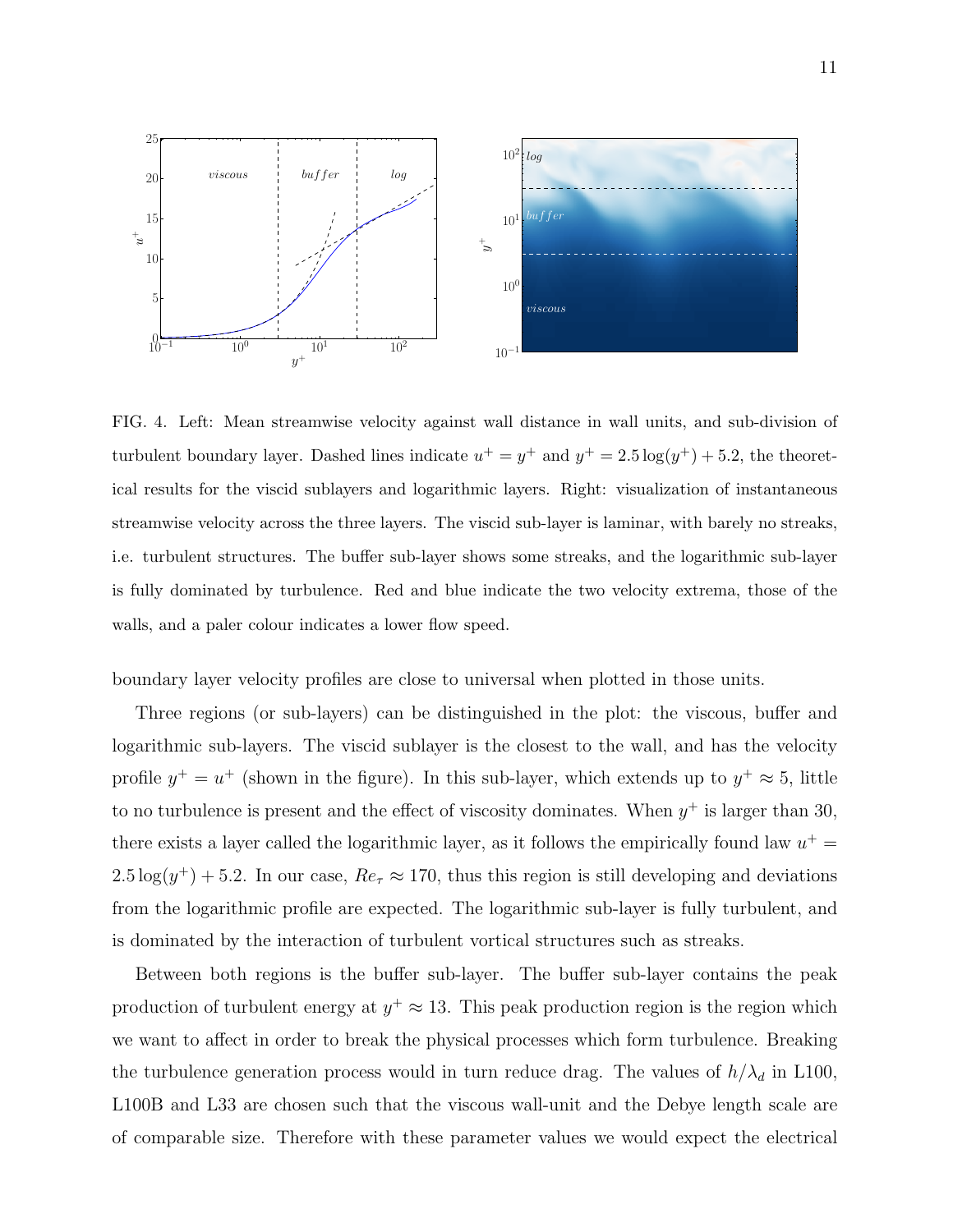double layer to lie near the buffer region of the boundary layer, thus the fluctuations of concentration fields induced by the turbulence could significantly couple back into the flow. For the electrical perturbation to couple back to the flow, the inertial forces  $(\rho_W \mathbf{u} \cdot \nabla \mathbf{u})$  and the electrical forces ( $\rho_e \nabla \phi$ ) must be of comparable strength. For this to happen, we expect the condition:

<span id="page-11-0"></span>
$$
\beta S c^{-1} \hat{V}^2 \gtrsim \mathcal{O}(1) \tag{10}
$$

to be satisfied, as long as  $\lambda_d$  and  $\delta_\nu$  are of similar magnitudes (see Appendix for a derivation). As we have lowered Sc to ensure numerical stability, we expect to see an effect even at the lower end of the  $\hat{V}$  range.

Figure [5](#page-12-0) shows that the effect of the ions density on the flow is indeed localized near the walls. The top panel of Figure [5](#page-12-0) shows the instantaneous streamwise velocity for the L100 case at  $\hat{V} = 10$ . The characteristic bending of the turbulent streaks in the direction of the flow can be seen. The bottom panel of Figure [5](#page-12-0) shows the instantaneous positive ion concentration field. Barely any perturbation to the ion density can be seen in the bulk.

To further understand the effect of the electrical double layer on fluid flow, we show in Figure [6](#page-13-0) the root mean squared fluctuations of the ion fields for the L100 (left) and the L33 (right) cases with  $\hat{V} = 10$ . For both panels, we can again see that the ion fluctuations barely penetrate into the bulk. Fluctuations appear near the wall, inside the turbulent boundary layer, where the mechanisms for production of turbulence (and drag increase) are located. For the L100 (and L100B) case, the fluctuation peak inside the boundary layer appears at around 4 wall-units from the electrodes, inside the viscid sublayer of the turbulent boundary layer. In the viscid sublayer, there is little turbulence, so the effect the electrical double layer on turbulence is minimal. However, for the L33 case, the peak in fluctuations appears at 10 wall units. In the turbulence generation cycle, this is very close to the area where most turbulent energy is produced (c.f. Figure [4\)](#page-10-0), and also the peak in the fluctuations is larger. Thus the L33 case has a higher chance of affecting the structure of turbulence generation and drag increase; this is indeed inline with the results in Figure [3,](#page-9-0) although the trend cannot be conclusively ascertained within numerical errors.

Figure [7](#page-13-1) shows the RMS fluctuations of  $\phi$  for both the L100 and L33 cases. Again, larger fluctuations are seen in the L33 case due to the increased interaction between the electrical double layer and buffer layer. A lingering question is why the scaling estimate Equation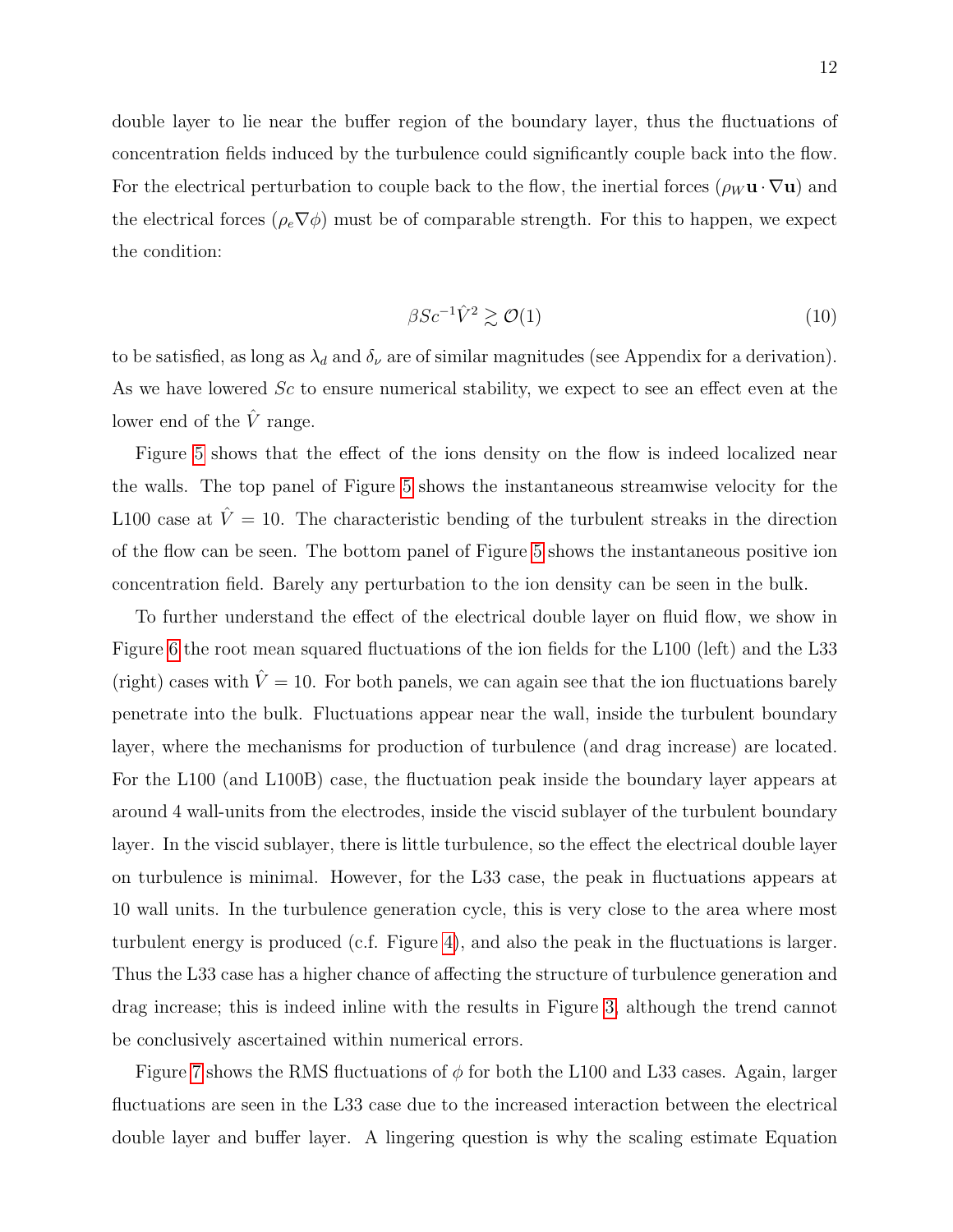

<span id="page-12-0"></span>FIG. 5. Top: visualization of a streamwise cut of the instantaneous streamwise velocity for the L100 case and  $\hat{V} = 10$ . Red and blue indicate the two velocity extrema, those of the walls, and a paler colour indicates a slower flow. Bottom: Same visualization, now for the  $c_{+}$  field. Red indicates high concentration (located near the bottom electrode), blue indicates low concentration (near the top electrode), and a pale colour indicates the mean concentration  $c_0$ .

[\(10\)](#page-11-0), which predicts that the charge fluctuations should significantly couple back to the flow at the voltages that we have simulated, appears to break down. In Figure [8,](#page-14-0) we show the instantaneous electric potential  $\Phi_0 + \phi$ . We can see that length scales of the fluctuations are anisotropic. The length scale of fluctuations in the wall-normal direction is  $\mathcal{O}(\lambda_d)$ , much smaller than the length scale in the horizontal directions (the ones we want to generate to affect the flow). In other words, the gradients generated in the vertical direction are larger than the horizontal direction. Thus, the restoring force for concentration fluctuations in the horizontal direction is high, and fluctuations in the bulk are suppressed. As a consequence this breaks the implicit assumption that the lengthscale of fluctuations in all directions is  $\mathcal{O}(\lambda_d)$  when deriving Equation [\(10\)](#page-11-0). Therefore, a significant perturbation to the flow is seen only at voltages higher than that predicted by Equation [\(10\)](#page-11-0).

The results in Figure [6](#page-13-0) suggest that the goal of controlling friction is within reach if we can tune the ion concentration fluctuations to hit the sweet-spot in the buffer layer, and increase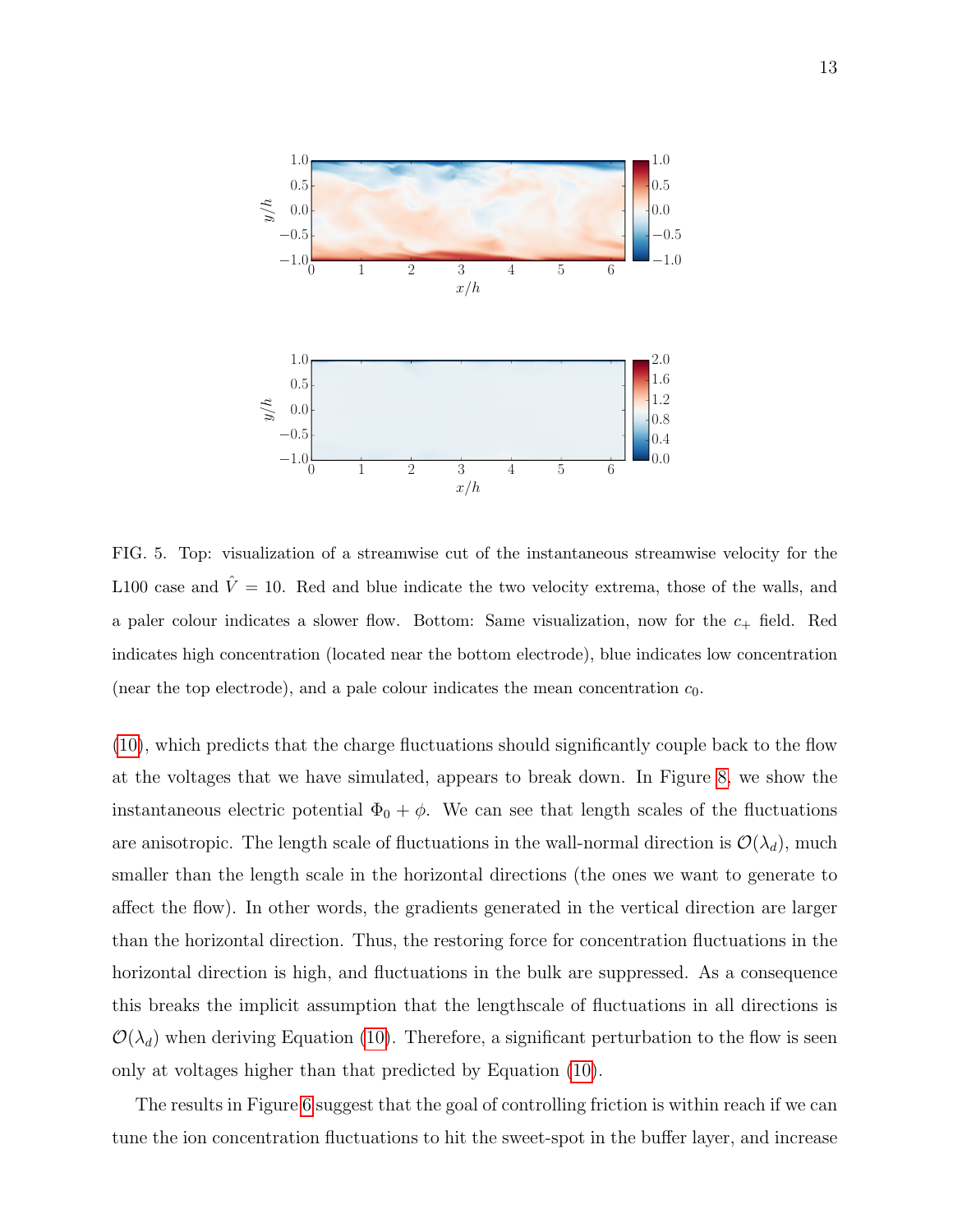

<span id="page-13-0"></span>FIG. 6. RMS fluctuations for the ion concentration fields for the L100 (left) and L33 (right) cases with  $\hat{V} = 10$ . Blue is  $c_{-}$  and green is  $c_{+}$ .



<span id="page-13-1"></span>FIG. 7. RMS fluctuations for the electric potential fields for the L100 (blue) and L33 (green) cases with  $\hat{V} = 10$ . The peak in  $\phi$  fluctuations is much higher when it coincides with the peak turbulent energy production at  $y^+=13$ . The profiles are shown up to mid-gap, both walls are symmetrical.

the magnitude of the ion concentration and electric potential fluctuations. The magnitude of the concentration fluctuations is small for the panels shown here where  $\hat{V} = 10$ . Increasing the applied voltage  $\hat{V}$  beyond  $\hat{V} = 40$  will result in larger fluctuations in the concentration field. However, for large  $\hat{V}$ , the large values of the concentration fields near the electrodes are both unphysical and cause numerical instabilities. Steric effects beyond the point ion approximation in the Poisson-Nernst-Planck formalism must be accounted for.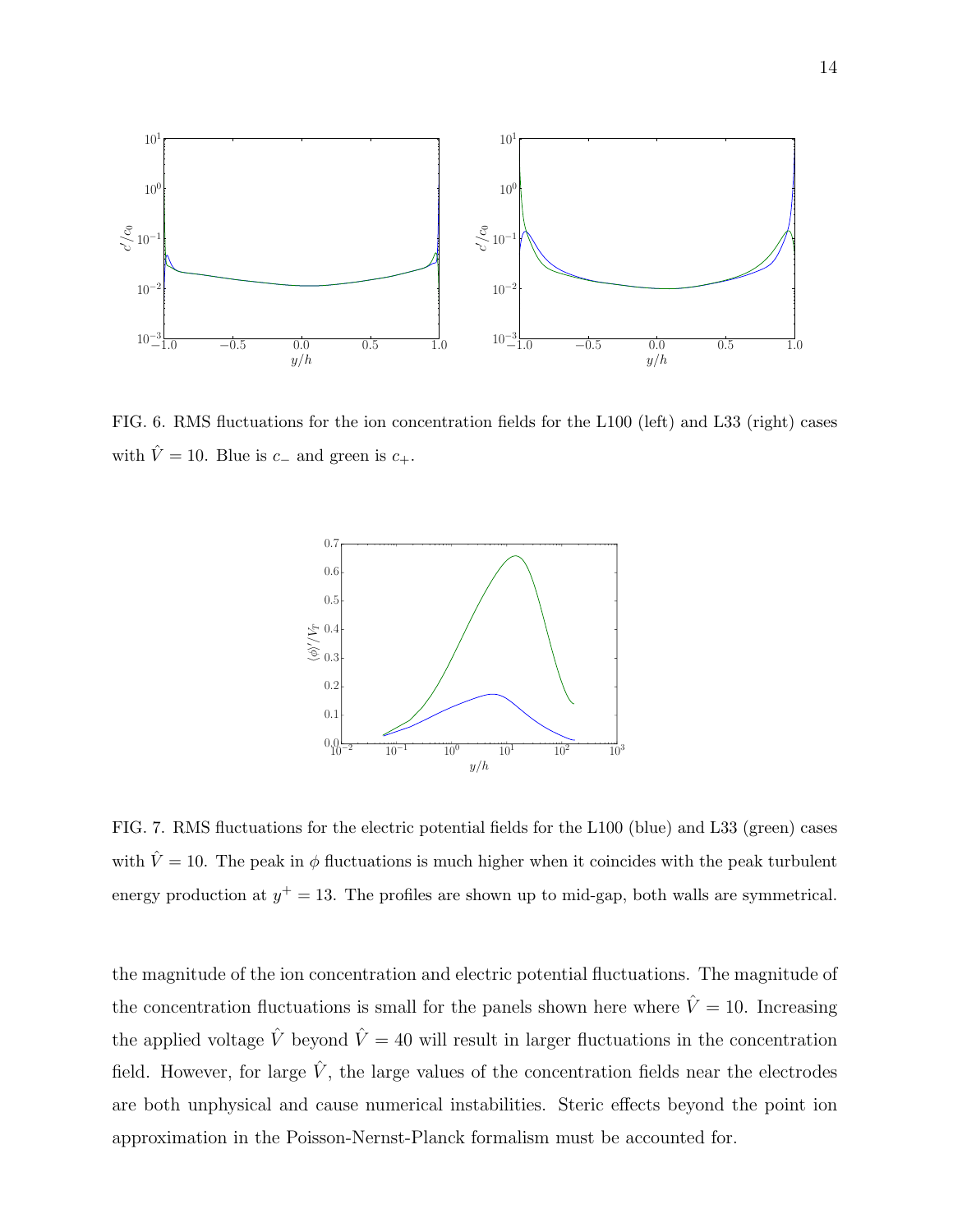

<span id="page-14-0"></span>FIG. 8. Visualization of the instantaneous electric potential for a streamwise cut (left) and a wall-normal cut (right) inside the buffer layer for the L33 case and  $\hat{V} = 10$ . The color codes for  $(\Phi_0 + \phi)/V_T$  and the scale is the same for both plots. Comparing the streamwise and wall-normal cuts reveal that the fluctuations are highly anisotropic in character.

## IV. DISCUSSION AND CONCLUSION

This manuscript presents a novel code to simulate three dimensional turbulent flows in electrolytes by fully solving the Navier-Stokes equations coupled with the Poisson-Nernst-Planck equations. We have numerically simulated a dilute electrolyte between two electrodes which are sheared, driving a turbulent flow. No statistically significant change in the drag is observed when an electric field is applied. We have not found evidence that the ion perturbations make it into the flow, increasing or decreasing the turbulence level. The largest (but still within statistical error) effect on friction is seen when the region of maximal concentration fluctuations coincides with the location of peak turbulence production of the flow.

Our results show that the effects of the electrical double layer is insufficient to substantially modify friction in the high Reynolds number regime for the parameters studied. Therefore, the statement posed in the title is answered in the negative. However, importantly our conclusion is only true within the Poisson-Nernst-Planck formalism. As such, possibilities are abound for reversible drag control in regimes where the simple Poisson-Nernst-Planck formalism breaks down.

First, considering higher voltages requires the development of more efficient numerical schemes to solve equations of ion transport which accounts for steric effects close to the walls [\[36](#page-18-7)[–38\]](#page-18-8). The steric effect sets a maximum for the concentration field and thickens the electrical double layer so that it could penetrate deep into the turbulence generating mechanism.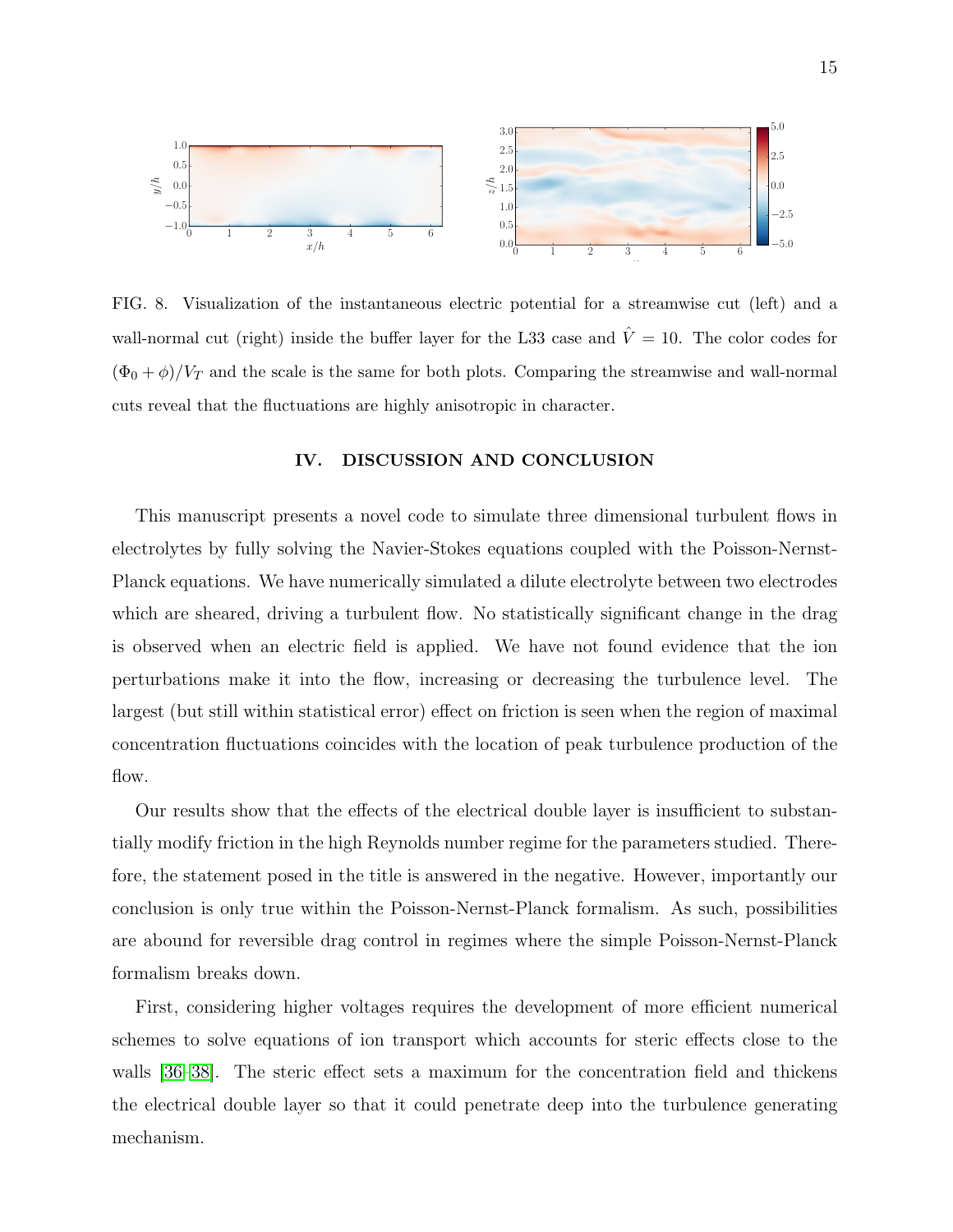Moreover, while the Poisson-Nernst-Planck model can capture the existence of a doublelayer, it does not capture physics such as the variation in the local viscosity of the fluid as a function of local ion concentration [\[39\]](#page-18-9). An ion concentration-dependent viscosity could cause the emergence of a quiescent layer of higher ion concentration, thus higher viscosity, near the wall. Intuitively, this quiescent layer causes two competing effects: on the one hand, the quiescent layer effectively decreases the gap width, which would naturally increase the friction. On the other hand, the presence of this layer could play a role in disrupting the turbulence generation cycle as one would expect that the turbulence is weaker in regions of higher viscosity, thus potentially decreasing friction. This non-trivial confluence of factors provides an avenue for further exploration.

From a numerical point of view, we have artificially raised the Sc number of the flow to 3 in order to make the simulations feasible. While we argue that this should not play a significant effect, the role of the  $Sc$  number requires further numerical verifications. Future studies of both the computational requirements to run high Sc electrolytes and the effect on the physics are required.

Finally, it remains to be seen whether a time dependent or spatially varying potential difference could affect turbulence drag. A related point is the fact that more complex flow fields can be realised in electrolyte systems other then the plane Couette flow. For example, electrovective instabilities can occur near ion-selective surfaces [\[40\]](#page-18-10). We believe that investigating the effect of those electrokinetic instabilities on shear flows in an exciting direction.

Acknowledgments: AAL acknowledges support from the George F. Carrier Fellowship at Harvard University. We thank M. P. Brenner, R. Verzicco and Y. T. Yang for valuable discussions. We acknowledge computing time from the Dutch Supercomputer Cartesius through an NWO grant.

#### Appendix A: Derivation of equation [10](#page-11-0)

Velocity fluctuations inside the buffer layer will have a characteristic velocity  $u_{\tau}$ , and a characteristic length scale  $\delta_{\nu}$ . Therefore, we can estimate the inertial forces felt by this fluctuation as: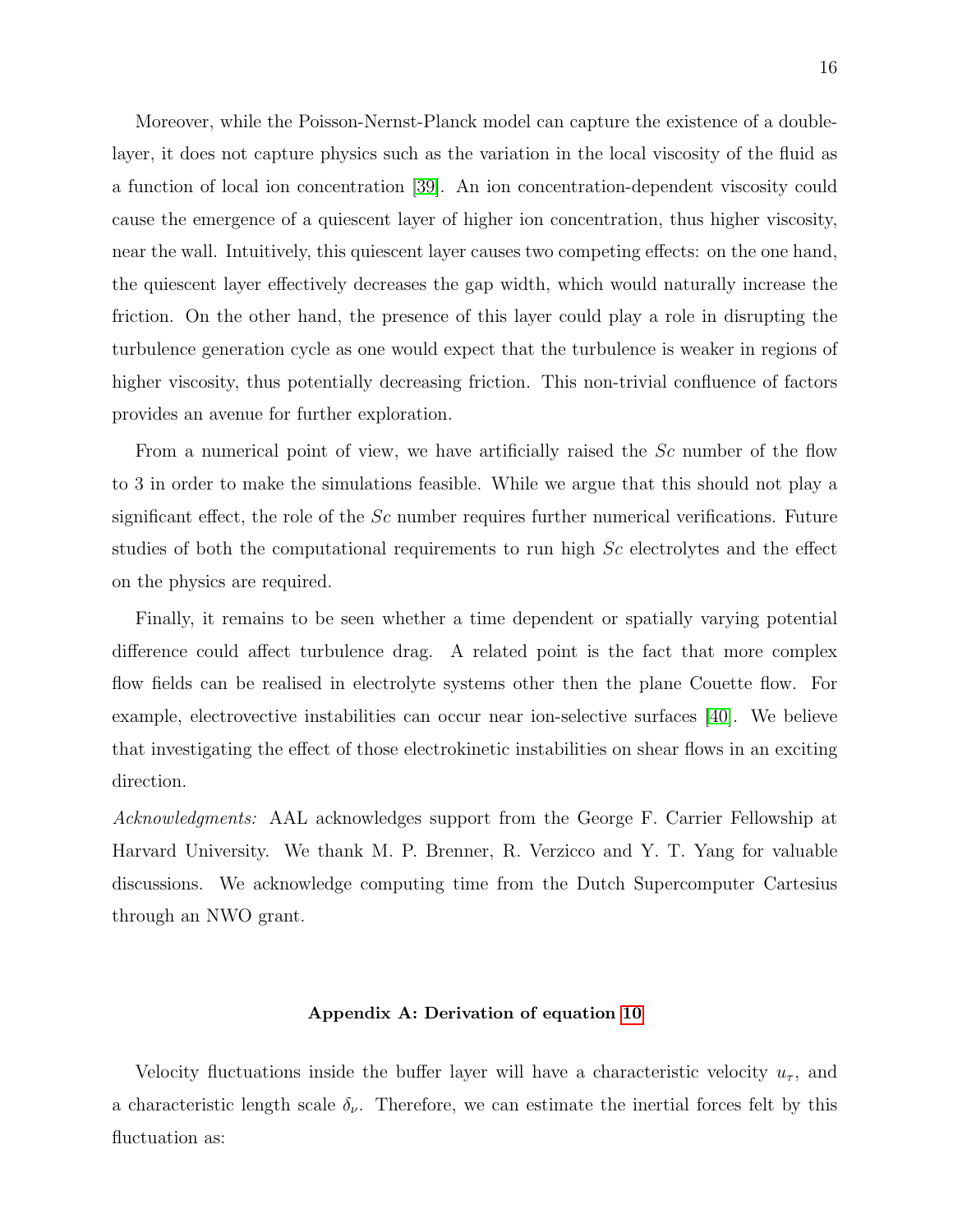<span id="page-16-6"></span>
$$
\rho_w \mathbf{u} \cdot \nabla \mathbf{u} \sim \rho_w u_\tau^2 / \delta_\nu. \tag{A1}
$$

The inertial force fluctuation generates fluctuations in charge density: we can estimate the potential fluctuation as V, and the charge fluctuation  $\rho_e$  as:

$$
\rho_e \sim \epsilon V / \lambda_d^2. \tag{A2}
$$

Substituting this into the equation for the electrical force, we arrive at the estimate:

<span id="page-16-7"></span>
$$
\rho_e \nabla \phi \sim \epsilon V^2 / \lambda_d^3. \tag{A3}
$$

For the fluctuations in the electric field to affect the flow, they must be of the same order of magnitude or larger than the inertial forces:

$$
\rho_e \nabla \phi \gtrsim \rho_w \mathbf{u} \cdot \nabla \mathbf{u} \tag{A4}
$$

Substituting [\(A1\)](#page-16-6) and [\(A3\)](#page-16-7) for these two forces, we obtain:

$$
\epsilon V^2 / \lambda_d^3 \gtrsim \rho_w u_\tau^2 / \delta_\nu. \tag{A5}
$$

Assuming  $\lambda_d \sim \delta_{\nu}$ , and with some algebraic manipulation, we arrive at the condition:

$$
\beta Sc^{-1}\hat{V}^2 \gtrsim \mathcal{O}(1) \tag{A6}
$$

- <span id="page-16-1"></span><span id="page-16-0"></span>[1] K. Holmberg and A. Erdemir, FME Transactions 43, 181 (2015).
- <span id="page-16-2"></span>[2] H. P. Jost, Tribology and Lubrication Technology 61, 18 (2005).
- <span id="page-16-3"></span>[3] I. M. Hutchings, Wear 360, 51 (2016).
- [4] M. Urbakh, J. Klafter, D. Gourdon, and J. Israelachvili, Nature 430, 525 (2004).
- <span id="page-16-4"></span>[5] M. Urbakh and E. Meyer, Nature Materials 9, 8 (2010).
- [6] A. Vanossi, N. Manini, M. Urbakh, S. Zapperi, and E. Tosatti, Reviews of Modern Physics 85, 529 (2013).
- <span id="page-16-5"></span>[7] B. Persson, Sliding friction: physical principles and applications (Springer Science & Business Media, 2013).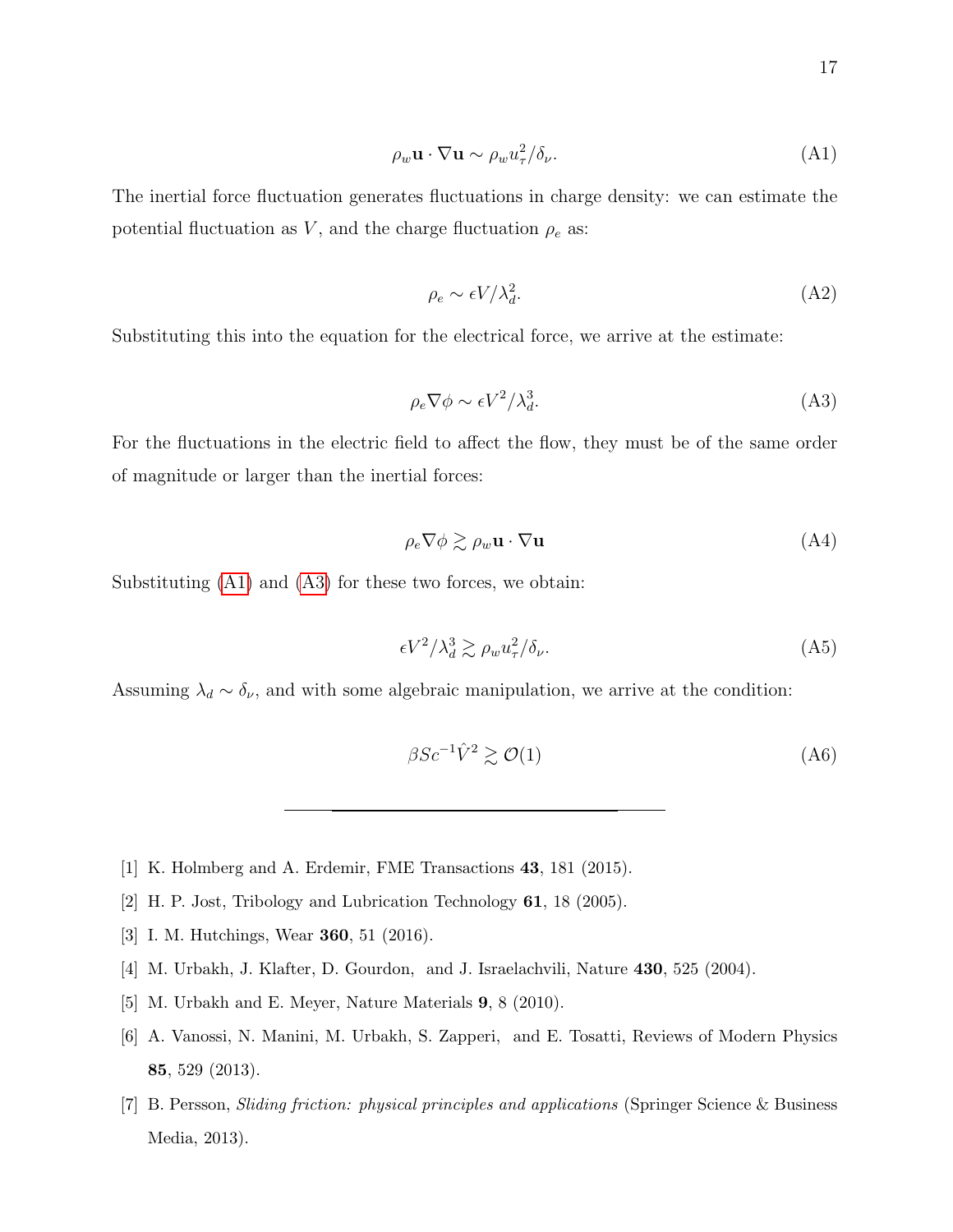- <span id="page-17-1"></span><span id="page-17-0"></span>[8] C. Ye, W. Liu, Y. Chen, and L. Yu, Chemical Communications , 2244 (2001).
- <span id="page-17-2"></span>[9] F. Zhou, Y. Liang, and W. Liu, Chemical Society Reviews 38, 2590 (2009).
- [10] J. Qu, P. J. Blau, S. Dai, H. Luo, H. M. Meyer, and J. J. Truhan, Wear 267, 1226 (2009).
- <span id="page-17-3"></span>[11] A. E. Somers, P. C. Howlett, D. R. MacFarlane, and M. Forsyth, Lubricants 1, 3 (2013).
- <span id="page-17-4"></span>[12] H. Xiao, Tribology Transactions , 00 (2016).
- <span id="page-17-5"></span>[13] S. Perkin, T. Albrecht, and J. Klein, Physical Chemistry Chemical Physics 12, 1243 (2010).
- [14] S. Perkin, L. Crowhurst, H. Niedermeyer, T. Welton, A. M. Smith, and N. N. Gosvami, Chemical Communications 47, 6572 (2011).
- <span id="page-17-6"></span>[15] A. M. Smith, K. R. Lovelock, N. N. Gosvami, T. Welton, and S. Perkin, Physical Chemistry Chemical Physics 15, 15317 (2013).
- <span id="page-17-7"></span>[16] J. Sweeney, F. Hausen, R. Hayes, G. B. Webber, F. Endres, M. W. Rutland, R. Bennewitz, and R. Atkin, Physical review letters 109, 155502 (2012).
- <span id="page-17-9"></span><span id="page-17-8"></span>[17] H. Li, R. J. Wood, M. W. Rutland, and R. Atkin, Chemical Communications 50, 4368 (2014).
- [18] R. Capozza, A. Benassi, A. Vanossi, and E. Tosatti, The Journal of Chemical Physics 143, 144703 (2015).
- <span id="page-17-10"></span>[19] O. Y. Fajardo, F. Bresme, A. A. Kornyshev, and M. Urbakh, Scientific Reports 5 (2015).
- [20] O. Y. Fajardo, F. Bresme, A. A. Kornyshev, and M. Urbakh, The Journal of Physical Chemistry Letters 6, 3998 (2015).
- <span id="page-17-11"></span>[21] Z. Bo and N. Umehara, JSME International Journal Series C Mechanical Systems, Machine Elements and Manufacturing 41, 285 (1998).
- <span id="page-17-12"></span>[22] E. Bénard, J. J. Chen, A. P. Doherty, and P. Spedding, Experimental Thermal and Fluid Science 33, 316 (2009).
- <span id="page-17-13"></span>[23] T. C. Corke, C. L. Enloe, and S. P. Wilkinson, Annual Review of Fluid Mechanics 42, 505 (2010).
- <span id="page-17-15"></span><span id="page-17-14"></span>[24] J. Jimenez, Annual Review of Fluid Mechanics 44, 27 (2012).
- [25] A. A. Townsend, The structure of turbulent shear flow (Cambridge University Press, Cambridge, UK, 1976).
- <span id="page-17-17"></span><span id="page-17-16"></span>[26] J. Lu, A. Fernández, and G. Tryggvason, Physics of Fluids  $17$ , 095102 (2005).
- [27] T. H. van den Berg, S. Luther, D. P. Lathrop, and D. Lohse, Physical Review Letters 94, 044501 (2005).
- <span id="page-17-18"></span>[28] J. L. Lumley, Annual Review of Fluid Mechanics 1, 367 (1969).